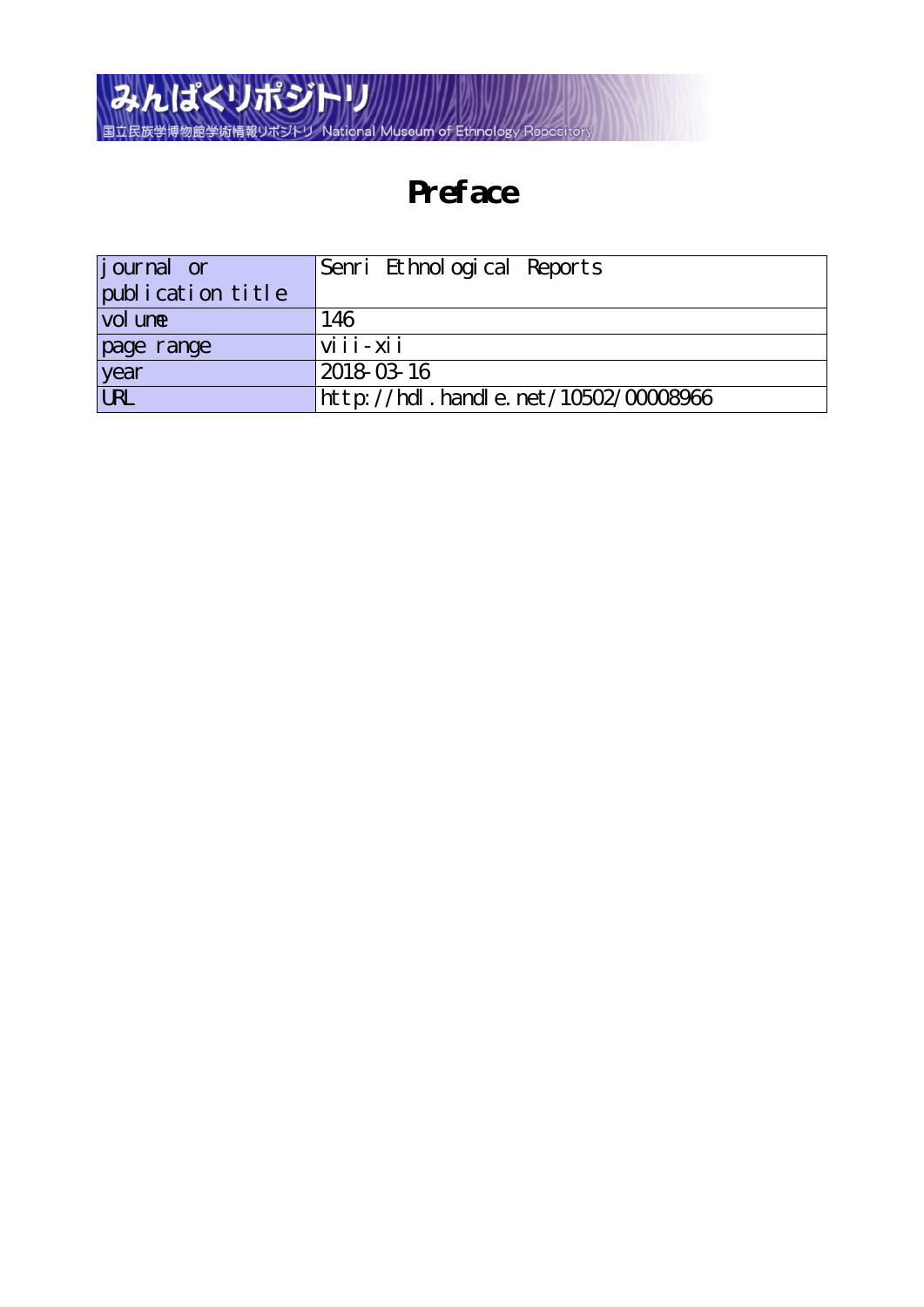## **Preface**

**Ishimori Shuzo** Director-General, Hokkaido Museum

In June 1978, Supo Ken'ichi and I, as researchers at the National Museum of Ethnology in Japan, first set foot on Satawal Island. We spent about three months there, conducting preliminary research on the traditional culture of Satawal. The islanders greeted us warmly and welcomed and supported our work. During this stay, we confirmed that this was one area of Micronesia where the traditional life style was better maintained than in other areas, and in particular, the traditional knowledge and sophisticated techniques of long distance navigation were still being passed down from generation to generation. As a result of the first research trip, a substantial cultural-anthropological research project was planned and, with the addition of another anthropologist, Akimichi Tomoya, who was also a researcher at the Museum, we conducted joint research in Satawal from June 1979 through January 1980. This was funded by a Grant-in-Aid for Scientific Research from the Ministry of Education, Culture, Sports, Science and Technology, Japan, as an Overseas Academic Research project under the title "Ethnological Research on Traditional Navigational Systems in the Central Caroline Islands" with Ishimori as the primary investigator. On both occasions, Sabino Sauchomal of Satawal, worked with us as a research assistant.

Our fieldwork covered a wide range of topics, including the traditional folk concepts of the natural environment, the subsistence system, cosmology and social systems, as well as traditional navigational knowledge, canoe-building skills, fishing, number divination and folk medicine. The local culture had undergone considerable change because of modernization after World War II. Contributing factors included the mass conversion to Christianity, and the introduction of a monetary economy and school education. For example, Christianity denied the existence of traditionally worshiped supernatural beings or deities, so that various rituals that had played an important role as a moral control ceased to be practiced, and complex ritual procedures that had been practiced in former times in association with everyday events as well as natural phenomena were all being lost.

Yet, at the time when we conducted fieldwork, senior members of the community had extensive knowledge about how rituals were conducted before Christianity and about details of other traditional aspects, and we were able to learn the traditional system of knowledge through them. Before Christianity, much information was considered to be secret, or it was shared only among some individuals within a given clan. Many of the words and ideas documented in this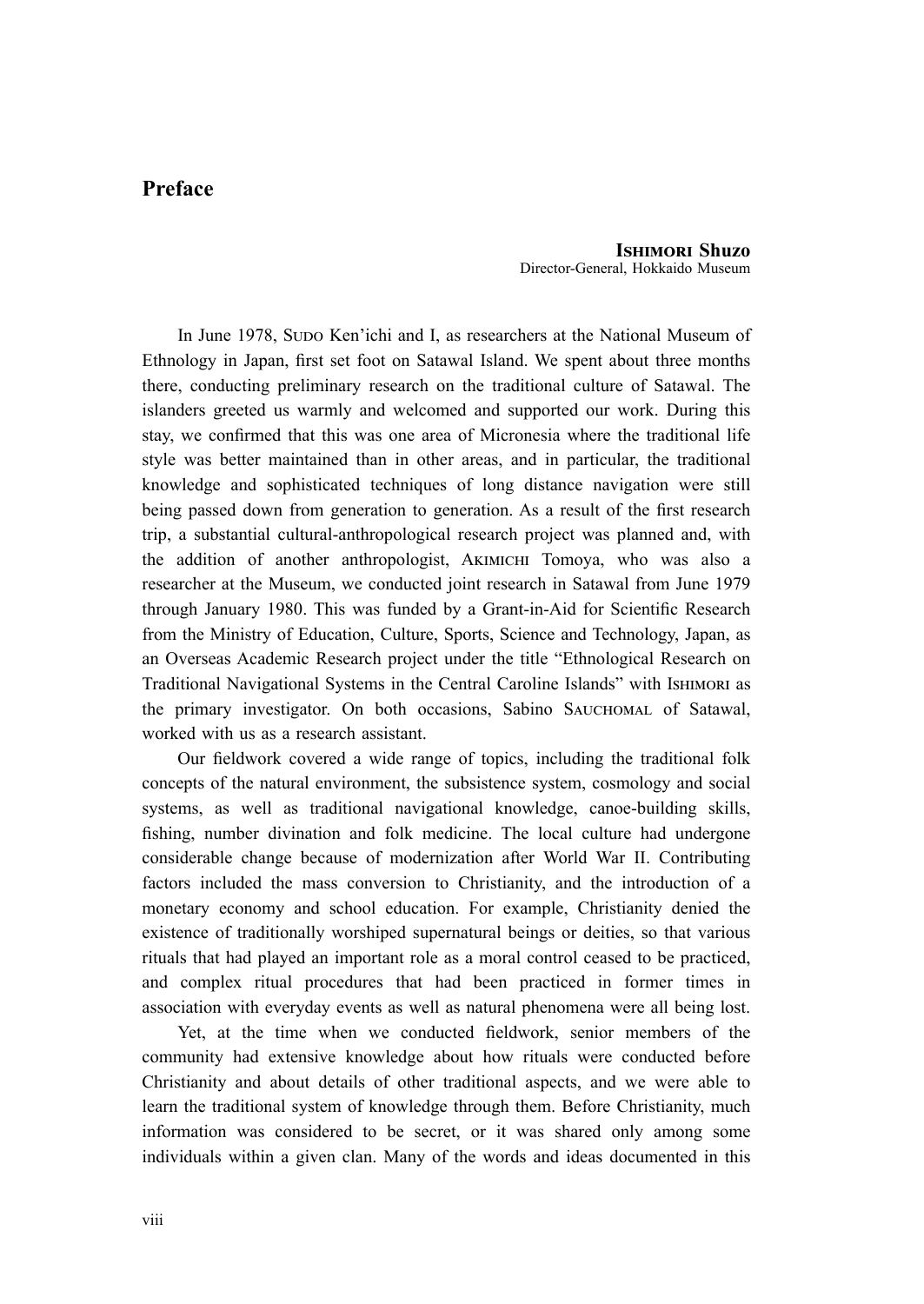dictionary were also a part of this secret knowledge and would have completely disappeared in the process of modernization had the senior members of the Satawalese society been unwilling to help us. We would like to express our sincere thanks to each of the individuals who decided to pass on the knowledge they had inherited from their ancestors to young scholars visiting from Japan, in order that it be documented and not lost.

We are also grateful to all the members on Satawal Island for their hospitality, and are delighted to dedicate this dictionary to them. In particular, we would like to express our gratitude for the support provided by the three chiefs of the Island at that time, all now sadly deceased, the late Otonik, the late Luguto, and the late Remai, each of whom understood and appreciated the purpose of our research and helped to provide us with an ideal research environment. Without their understanding, it would not have been possible to complete our research successfully.

After our return to Japan, we began a research project specifically focusing on the compilation of a dictionary of the Satawalese language as an inter-university joint research project at the National Museum of Ethnology. Sugita Hiroshi, a linguist specializing in Micronesian linguistics who was then at Tokyo Gakugei University, was invited to join the project specifically for this purpose. It was also decided that Sabino SAUCHOMAL, who had acted as the research assistant during our fieldwork on Satawal, be invited to Japan for this purpose. The invitation of Sabino became financially possible thanks to the generous efforts of three people who recognized this project as being worthwhile. Responding to strenuous appeals by  $\overline{O}$ Tsuka Tōru, a journalist then affiliated with the Osaka Branch of the Japan Broadcasting Cooperation (NHK Osaka)<sup>1)</sup>, the late ORIME Masaaki, founder and then President of Kansai Journal Corporation<sup>2</sup>, and the late SATOI Tatsusaburō, then the Director and Counselor of Kansai International Airport Building Co. Ltd. (currently New Kansai International Airport Company, Ltd.)<sup>3)</sup> the following companies and individuals (listed alphabetically) generously sponsored our project:<sup>4)</sup> Daiwa Bank Co. Ltd. (currently Resona Bank Co. Ltd.), Itochū Corporation, Japan Broadcasting Corporation, Kintetsu Corporation, Marubeni Corporation, Nippon Life Insurance Company, Nisshō Iwai Corporation (currently Sōjitz Corporation), Nittō Kōgyō Corporation, Ōsaka Gas Co. Ltd., Sakura Color Products Corporation, Shirayama Shokusan Co. Ltd., Sumitomo Bank Co. Ltd. (currently Mitsui Sumitomo Banking Corporation), Sumitomo Corporation, Suntory Limited, Yamatoya Textile Industry Co. Ltd.; Ōmichi Koji, and Satoi Tatsusaburō.

The actual collection of the donated funds was taken care of by the Regional Development Division of the Ōsaka Chamber of Commerce and Industry<sup>5)</sup>. We would like to express our sincere thanks to each of these companies and individuals for their generous support, and in particular, the efforts of Mr. Ōtsuka,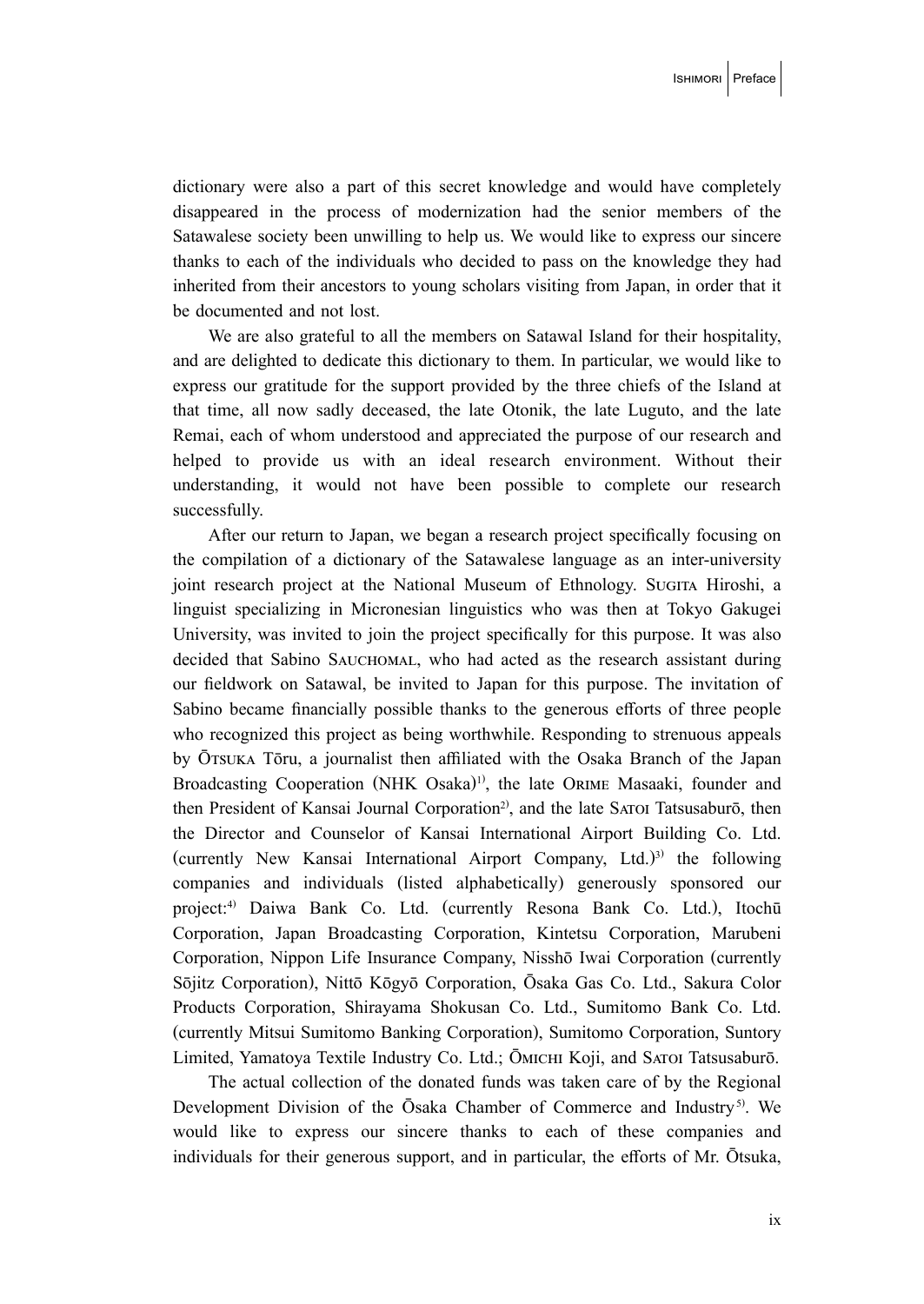the late Mr. Orime and Mr. Satoi, and the Ōsaka Chamber of Commerce and Industry are greatly appreciated.

We would also like to acknowledge the generous assistance of KōTOKU Tadami and Kōtoku Noriko<sup>6)</sup>, who provided accommodation for Sabino during his stay in Japan.

Despite all the support we received from people with various backgrounds, a number of insurmountable problems developed that hindered the completion of the work, with the result that for many years it lay in limbo. The person who got the situation out of difficulty when the publication of a dictionary appeared almost impossible, was Kikusawa Ritsuko. Dr. Kikusawa, after joining the National Museum of Ethnology in April 2005, not only participated in this project as an Oceanic-language specialist, but became actively involved in the dictionary work as the coordinator of the project. The project started to move forward again, this time as a project supported by the Research Center for Cultural Resources of the Museum and, with her indefatigable assistance, the dictionary was finally brought to publication. Without her devoted effort and great patience, this dictionary would never have been published, and here I express my sincere thanks to her. In addition, we were fortunate this time to receive the assistance of Lawrence A. REID, an Emeritus Researcher of the University of Hawai'i, who provided invaluable advice as a lexicographer and edited the manuscript. We also wish to acknowledge Richard LIGITEIWEI, the Satawalese Language Specialist in the Yap State Department of Education (Curriculum and Instruction), for providing us with helpful information regarding current issues related to the orthography system.

The whole process of dictionary compilation involved a substantial amount of computer-related work, and was only made possible by the able cooperation of Information Technology specialists, including Kanekuni Seiji, Nagama Yukio, and Tomatani Setsuko, and with the assistances of Kurata Makoto (Graduate School of Cultural Studies and Human Science, Kobe University) and Tokuhira Mayumi<sup>7)</sup>. We would also like to thank the National Museum of Ethnology for understanding the significance of this project and for their generous support.

Last but not least, we would like to thank the late Dr. UMESAO Tadao<sup>8</sup>, the founding Director-General of the National Museum of Ethnology, Japan, for his warm and never-ending support and encouragement, which were always with us from our very first plan to visit Satawal until the completion of this dictionary.

## **Notes**

- 1) 大塚融, NHK大阪放送局記者 (当時)
- 2) 故折目允亮, 関西ジャーナル社代表取締役(当時)
- 3) 故里井達三良, 関西国際空港ビルディング株式会社(現新関西国際空港株式会社)取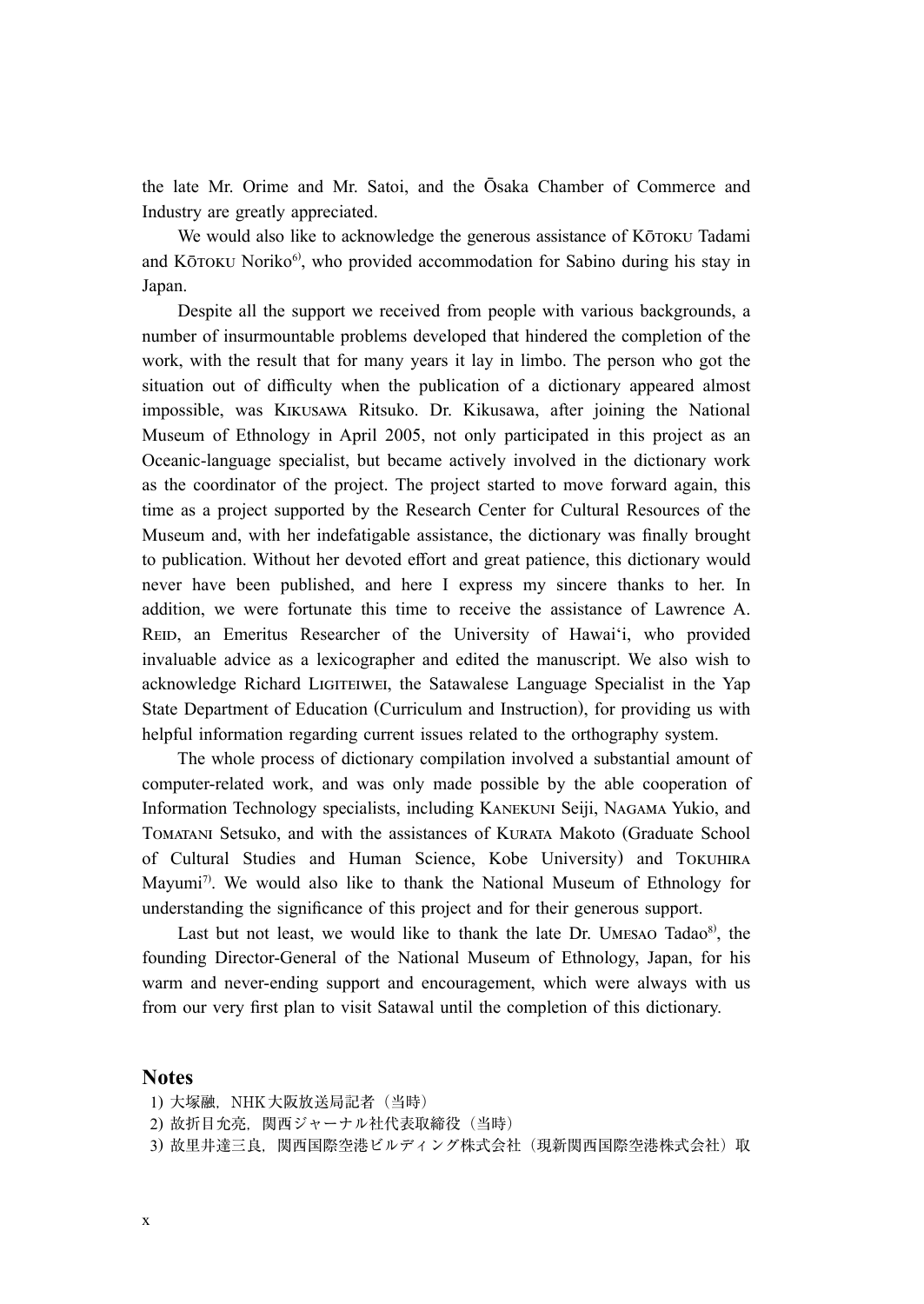締役相談役(当時)

- 4) (五十音順, 敬称略) 伊藤忠商事株式会社, 大阪ガス株式会社, 近畿日本鉄道株式会 社, 株式会社サクラクレパス, サントリー株式会社, 白山殖産株式会社, 住友銀行 (現 三井住友銀行),住友商事株式会社,大和銀行(現りそな銀行),日商岩井株式会社(現 双日株式会社),日東工業株式会社,日本生命保険相互会社,日本放送協会,丸紅株 式会社,大和屋繊維工業株式会社,大道弘司,里井達三良.
- 5) 大阪商工会議所地域振興部
- 6) 幸得忠巳・幸得則子
- 7) (敬称略,五十音順) 包国征治, 倉田誠, 徳平真弓, 苫谷勢津子, 永間幸男.
- 8) 故梅棹忠夫